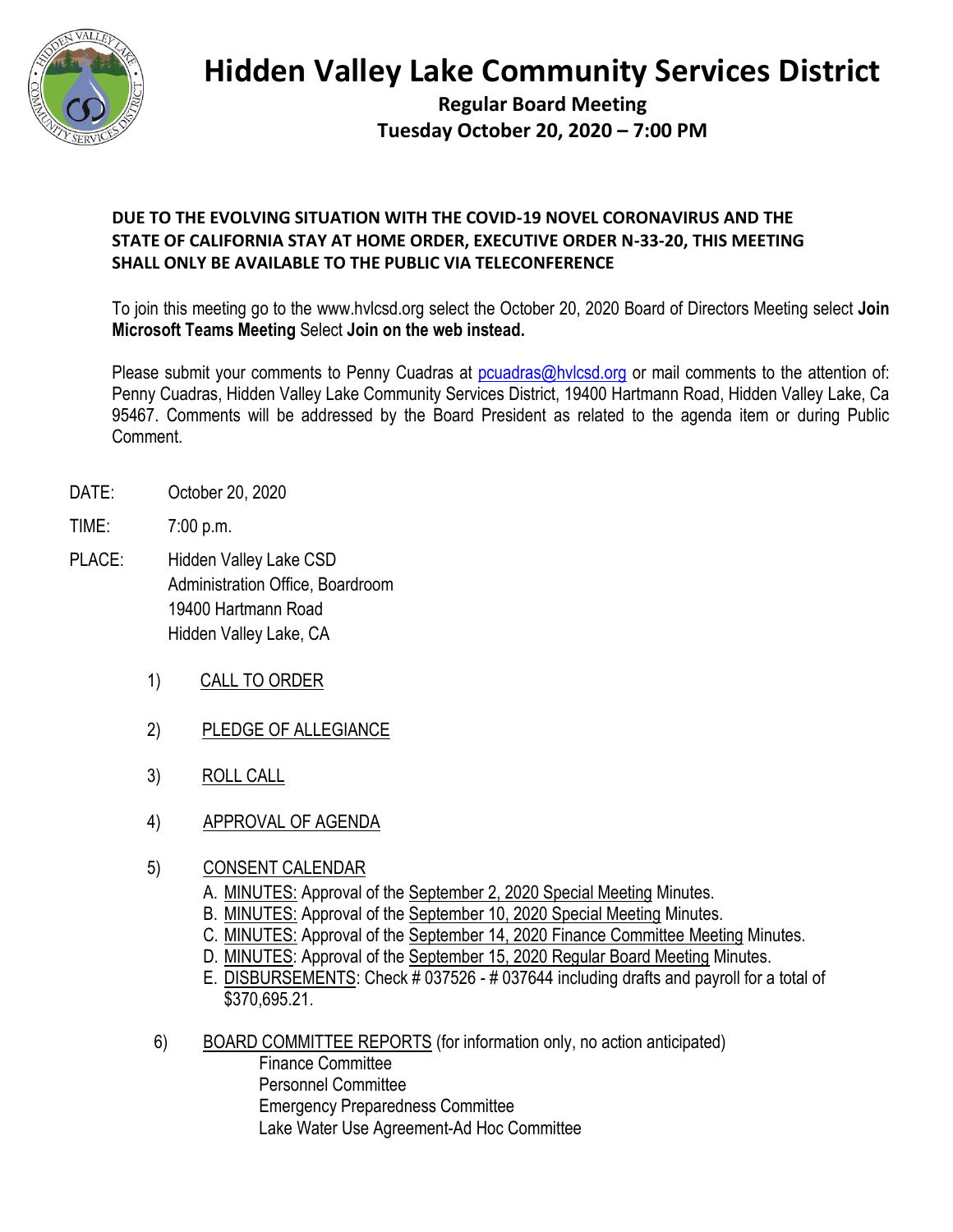### Valley Oaks Project Committee

- 7) STAFF REPORTS (for information only, no action anticipated) Financial Report Administration/Customer Service Report ACWA State Legislative Committee Field Operations Report General Manager's Report
- 8) BOARD LIST OF PRIORITIES: Projects Update; re-Prioritize List
	- Tank 9
	- I&I
	- SCADA
	- AMI 218
	- Generators Prioritize purchase of Generator for Administration Office
- 9) DISCUSSION AND POSSIBLE ACTION: Ratify Contract and Appointment of Dennis White as General Manager
- 10) DISCUSSION AND POSSIBLE ACTION: Approve Resolution 2020-14 Resolution Of The Hidden Valley Lake Community Services District Board Of Directors Adding Dennis White To The List Of Individuals Authorized To Have A Credit Card, Enter Into Deposit Account, Funds Transfer, Investment, Cash Management And Deposit Service Agreements With West America Bank, And To Withdraw Funds, Initiate Payment Orders And Otherwise Give Instructions To West America Bank With Respect To The District's Deposit Accounts
- 11) DISCUSS: De-Briefing of LNU Complex Fire
- 12) DISCUSSION AND POSSIBLE ACTION: Hydro-Seeding of District Properties that were Cleared for Fire Breaks
- 13) DISCUSSION AND POSSIBLE ACTION: Establish Procedure for Water Bill Adjustments due to Leaks
- 14) DISCUSSION AND POSSIBLE ACTION: Approve NBS 2020 Rate Study and Authorize Staff to Proceed with the 218 Process
- 15) DISCUSSION AND POSSIBLE ACTION: Consider Options for PR like CV Strategies for the 218 **Process**
- 16) DISCUSSION AND POSSIBLE ACTION: RFQ Results Selection of ESCO
- 17) DISCUSSION AND POSSIBLE ACTION: Approve Easement documentation, authorize the General Manager to sign the HVLCSD Easement, and for the Board President to sign the HVLA Easement
- 18) DISCUSSION AND POSSIBLE ACTION: Approve and Adopt the following Job Descriptions and Salary Ranges for the Accounting Supervisor and Administrative Services Manager
- 19) PUBLIC COMMENT